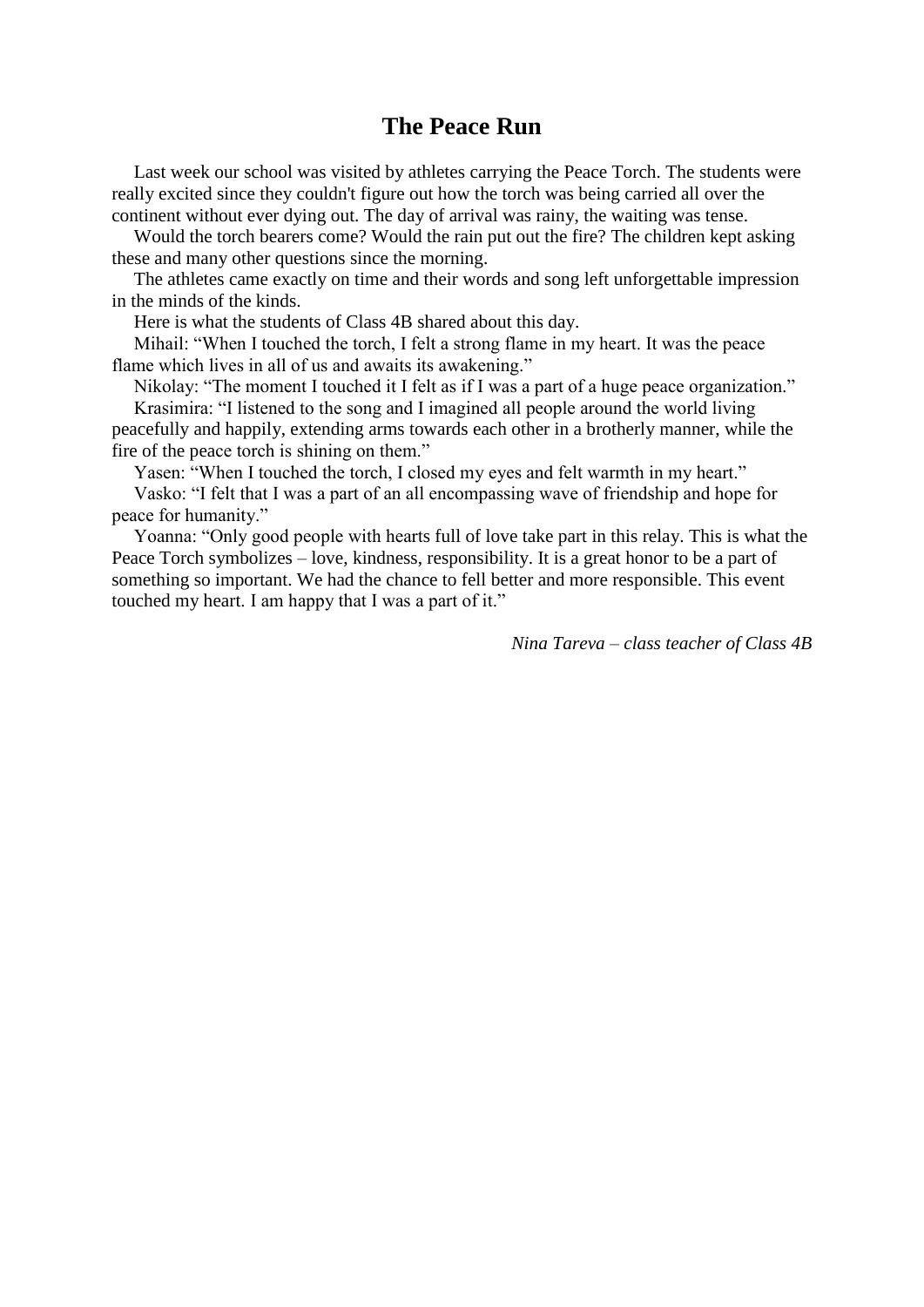## **We are in Europe**

We Are in Europe is a new section of the electronic version of Aleko Online. We got the idea for it when Plovdiv succeeded in its candidacy for European Capital of Culture for 2019. In this section we will be going on a quick trip through the EU countries and will pay particular attention to their notable sights, traditions and culture. What makes each of them distinct? What do they have in common and how does each country contribute to the European family?

Bulgarian culture has been known around the Balkans and in Europe for a long time and it has been a link between ethnicities. Our country is at crossroads. Since it has been created Bulgarians has been "absorbing" foreign culture, considering it and adding it to their art. But it is important for us as a nation that we have given something to the world too. If we look at any area of culture, we will see that the Bulgarian production is accepted and highly rated. There are no national boundaries for our talented artists, musicians, opera singers, poets and writers. There are numerous historical sights and landmarks in the country as well as museums and monasteries.

The beautiful Bulgarian nature and the hospitality of the Bulgarians are well known. We have things to offer to Europe, we also have things we can learn from it.

*Angelina Veleva – English language teacher*